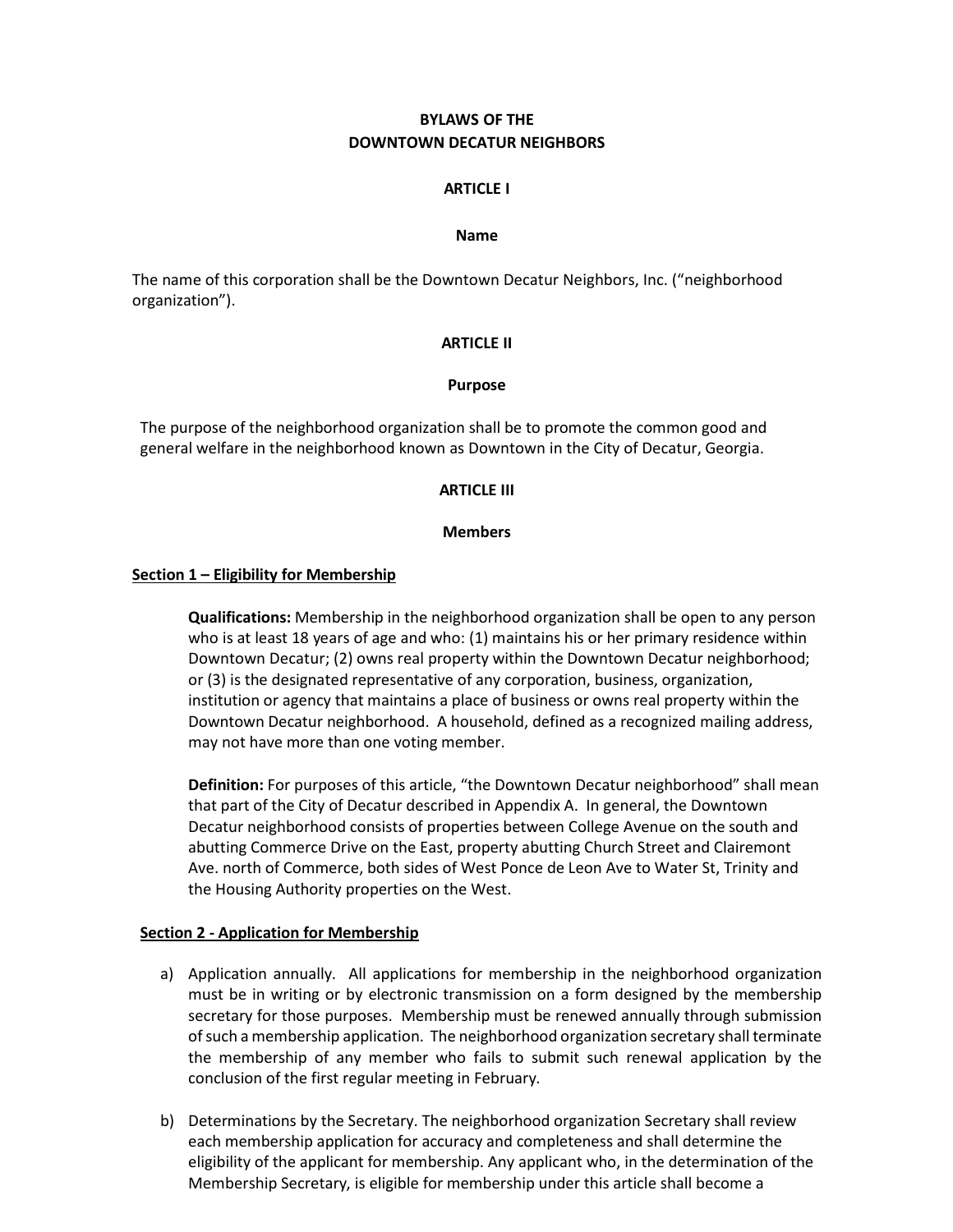member of the neighborhood organization. The Secretary shall notify any applicant whose application is not approved in writing or by electronic transmission.

c) Membership Fee. Initially, there shall be no fee for being a member of the neighborhood association. The organization may institute a fee, per household, with the approval of two-thirds of the members present and voting at any meeting of the neighborhood organization.

# **Section 3 – Resignation**

Any member may resign his or her membership in the neighborhood organization by notifying the Membership Secretary in writing or by electronic transmission. A resignation is effective when the notice is delivered unless the notice specifies a later effective date.

# **Section 4 – Termination**

The Secretary shall terminate the membership of any member who: dies; resigns; fails to renew his or her membership by the time provided in Section 2(a) of this Article; submits a written request to the Membership Secretary indicating he or she wishes to terminate their membership; or, in the determination of the membership secretary, is no longer eligible for membership under this article.

# **ARTICLE IV**

# **Officers**

# **Section 1 – Designation**

The officers of the neighborhood organization shall be a President, a President-elect, a Secretary, a Treasurer, a Public Spaces Chair, a Planning and Development Chair, a Codes and Ordinances Chair, a Seniors Chair, and a Communications Chair.

# **Section 2 – Duties**

- a) President. The President shall be the chief executive officer of the neighborhood organization and the chair of its Board of Directors; shall have such duties as prescribed by law, by these bylaws, or by the neighborhood organization's parliamentary authority.
- b) President-elect. The President-elect shall assist the President in the performance of the President's duties, shall perform the duties of the President in the absence of the President, and shall have such other duties as prescribed by law, by these bylaws, or by the neighborhood organization's parliamentary authority. The President-elect will assume the position of President when the President completes his/her term.
- c) Secretary. The Secretary shall maintain custody of the neighborhood organization's records, including the corporate seal, except as prescribed by these bylaws. The Secretary shall keep the minutes of all meetings and make them available to members as required by law. The Secretary shall maintain the neighborhood organization's membership records, including the neighborhood organization's membership roll and mailing list and shall make them available to members as required by law. The Secretary shall have such other duties as prescribed by law, by these bylaws, or by the neighborhood organization's parliamentary authority.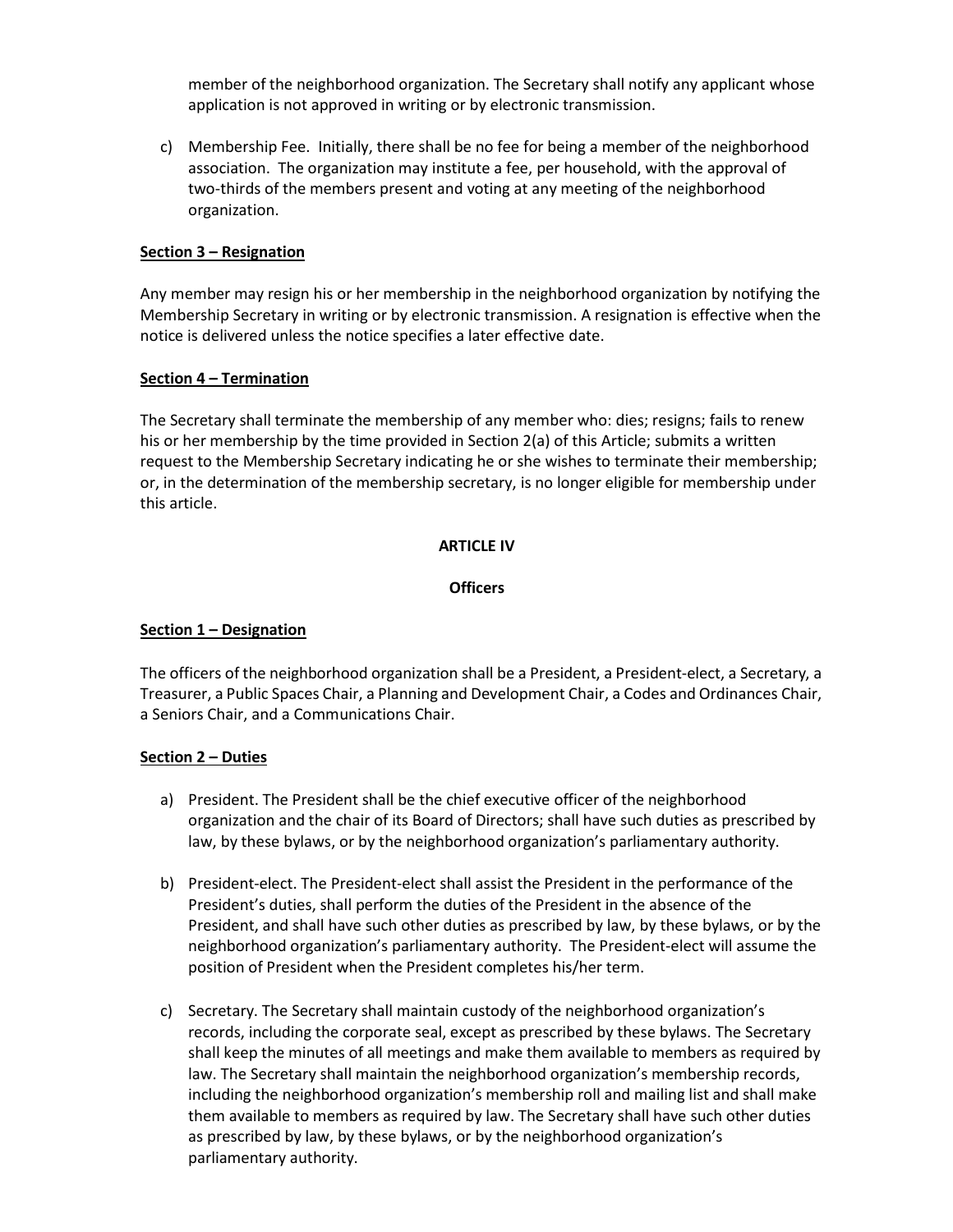- d) Treasurer. The Treasurer shall maintain custody of the neighborhood organization's funds and securities and shall keep a full and accurate account of all receipts and disbursements in books belonging to the neighborhood organization. The Treasurer shall deposit all receipts to the credit of the neighborhood organization at such banks and financial institutions as the Board of Directors shall direct. The Treasurer shall disburse the neighborhood organization's funds and securities only as the neighborhood organization shall direct by or as these bylaws may prescribe. The Treasurer shall make a full financial report at the annual meeting and shall make such interim reports as the Board of Directors may direct. The Treasurer shall have such other duties as prescribed by law, by these bylaws, or by the neighborhood organization's parliamentary authority.
- e) Public Spaces Chair. The Public Spaces Chair shall be responsible for the neighborhood organization's activities related to parks, sidewalks, roads, plazas & other public lands. The Public Spaces Chair shall have such other duties as the neighborhood organization or these bylaws may prescribe.
- f) Planning and Development Chair. The Planning and Development Chair shall be responsible for the neighborhood organization's activities related to planning, zoning, development & traffic. The Planning and Development Chair shall serve as primary liaison to the Downtown Development Authority and the Planning Department. The Planning and Development Chair shall have such other duties as the neighborhood organization or these bylaws may prescribe.
- g) Codes and Ordinances Chair. The Codes and Ordinances Chair shall be responsible for the neighborhood organization's activities related to the enforcement of noise, zoning, quality-of-life & safety ordinances. The Codes and Ordinances Chair shall serve as the primary liaison to the Decatur Police Department. The Codes and Ordinances Chair shall have such other duties as the neighborhood organization or these bylaws may prescribe.
- h) Seniors Chair. The Seniors Chair shall be responsible for the neighborhood organization's activities related to seniors, including issues of mobility, outreach, & affordability. The Seniors Chair shall serve as the primary liaison to the Decatur Aging in Place Committee. The Seniors Chair shall have such other duties as the neighborhood organization or these bylaws may prescribe.
- i) Communications Chair: The Communications Chair shall be responsible for the neighborhood organization's activities related to coordinating strategy around the distribution of information via print, web, email and other media. The Communications Officer shall have such other duties as the neighborhood organization or the bylaws may prescribe.

**Section 3 - Qualifications**. No person is eligible to be nominated, elected or appointed as an Officer unless he or she is a member of the neighborhood organization and has, according to records maintained by the neighborhood organization, attended at least four regular meetings of the neighborhood organization within the previous twelve months.

**Section 4 - Nominations**. The Nominating Committee shall nominate candidates for each Office at the Regular Meeting in December. Members may nominate other candidates from the floor at the Annual Meeting in January.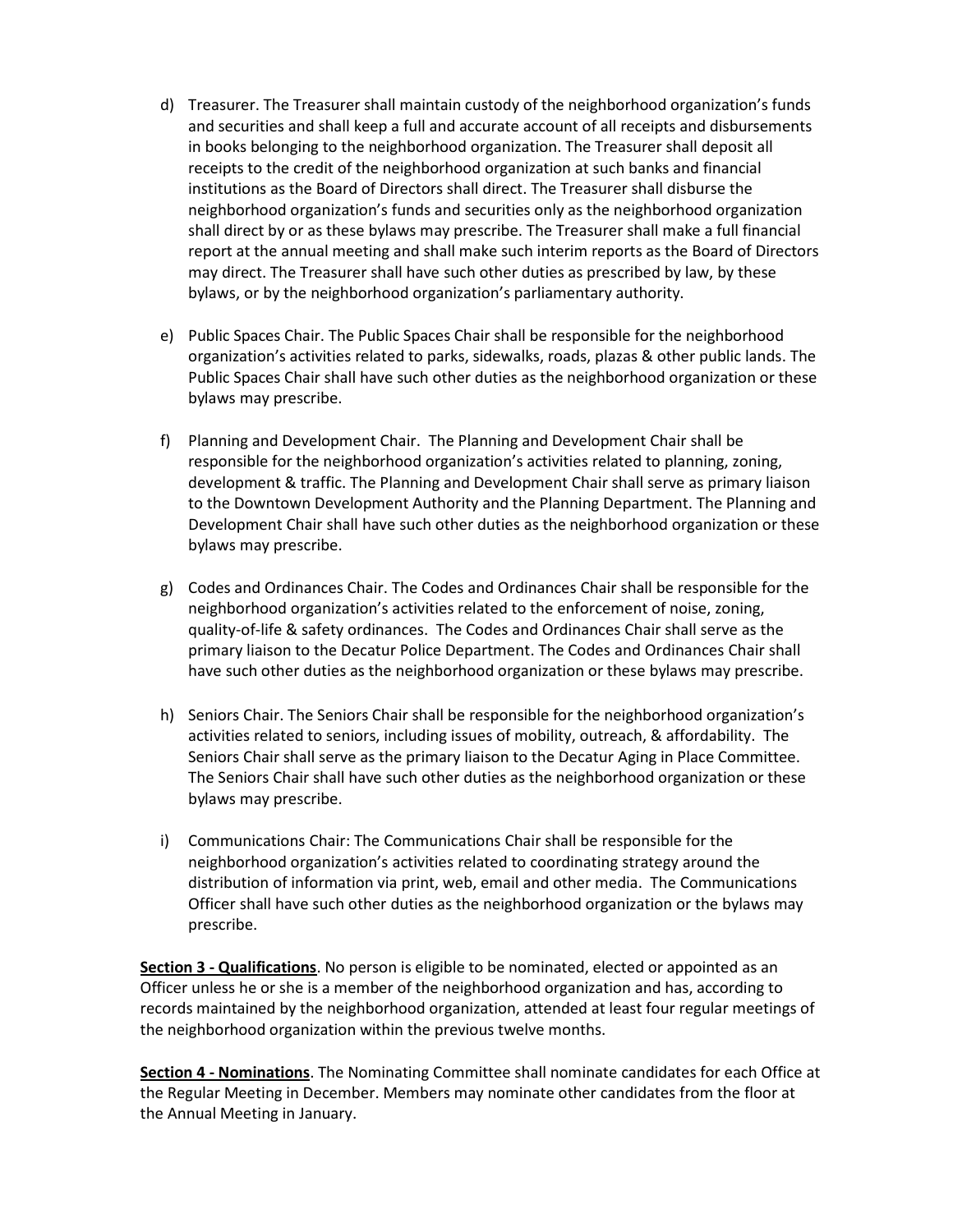**Section 5 - Elections**. Members shall elect officers by ballot at the annual meeting in the order in which they are listed in Section 1 of this article. Balloting for each Office shall immediately follow the close of nominations from the floor for that Office, and the Chair shall announce the results of the election for that Office before calling for nominations from the floor for the next Office. In all Officer Elections, the candidate receiving the most votes for each Office shall be elected. In the event of a tie vote for any Office, the winner shall be determined by a game of chance. In the event there is only one candidate for a given office and there are no nominations from the floor, then and only then, the requirement for election by ballot for that officer may be suspended. This may be done by a motion to elect by acclamation, properly seconded, and voted on by a show hands.

**Section 6 - Term of Office**. The term of Office shall begin at the conclusion of the meeting at which the officer is elected and shall continue for one year or until a successor is elected.

**Section 7 - Resignation**. Any officer may resign from office by notifying the neighborhood organization in writing or by electronic transmission. A resignation is effective when the notice is delivered unless the notice specifies a later effective date.

**Section 8 - Removal from Office**. The Board of Directors may remove any Officer at any time with or without cause. Removal shall require the affirmative vote of two thirds of the Directors then in office.

**Section 9 - Removal of an Officer by the Membership**. Two-thirds of the members present and voting at any meeting of the neighborhood organization may remove any Officer, for failure to perform the duties of his or her office, or for defrauding or misrepresenting funds of the neighborhood organization, or for intentionally acting contrary to the expressed direction of the neighborhood organization, provided that:

- a) A motion to remove such Officer was properly made and seconded at the monthly meetings of the neighborhood organization immediately preceding such meeting;
- b) Such pending motion was properly made known to the members of the neighborhood organization prior to such meeting through regular information channels;
- c) Such Officer is provided an opportunity at such meeting to fairly present evidence and testimony to refute the charges upon which the motion is based.

**Section 10 - Vacancies in Office**. The President-Elect shall fill a vacancy in the office of President for the remainder of the term vacated. The Board of Directors may fill a vacancy in any office by appointment for the remainder of the term vacated.

# **ARTICLE V**

# **Agents and Representatives**

**Section 1 - Designation**. The neighborhood organization or Board of Directors may appoint the following Agents or Representatives: Editor of any newsletter; Webmaster. Agents and Representatives shall be appointed for terms of one year, and may resign or be removed in the same fashion as Officers*.*

**Section 2- Duties and Powers**. In general, Agents and Representatives of the neighborhood organization shall act in the best interests of the neighborhood organization and may exercise such powers as the neighborhood organization or these bylaws may prescribe. All Agents and Representatives shall be subject to the orders of the neighborhood organization, and none of their actions shall conflict with action taken by the neighborhood organization.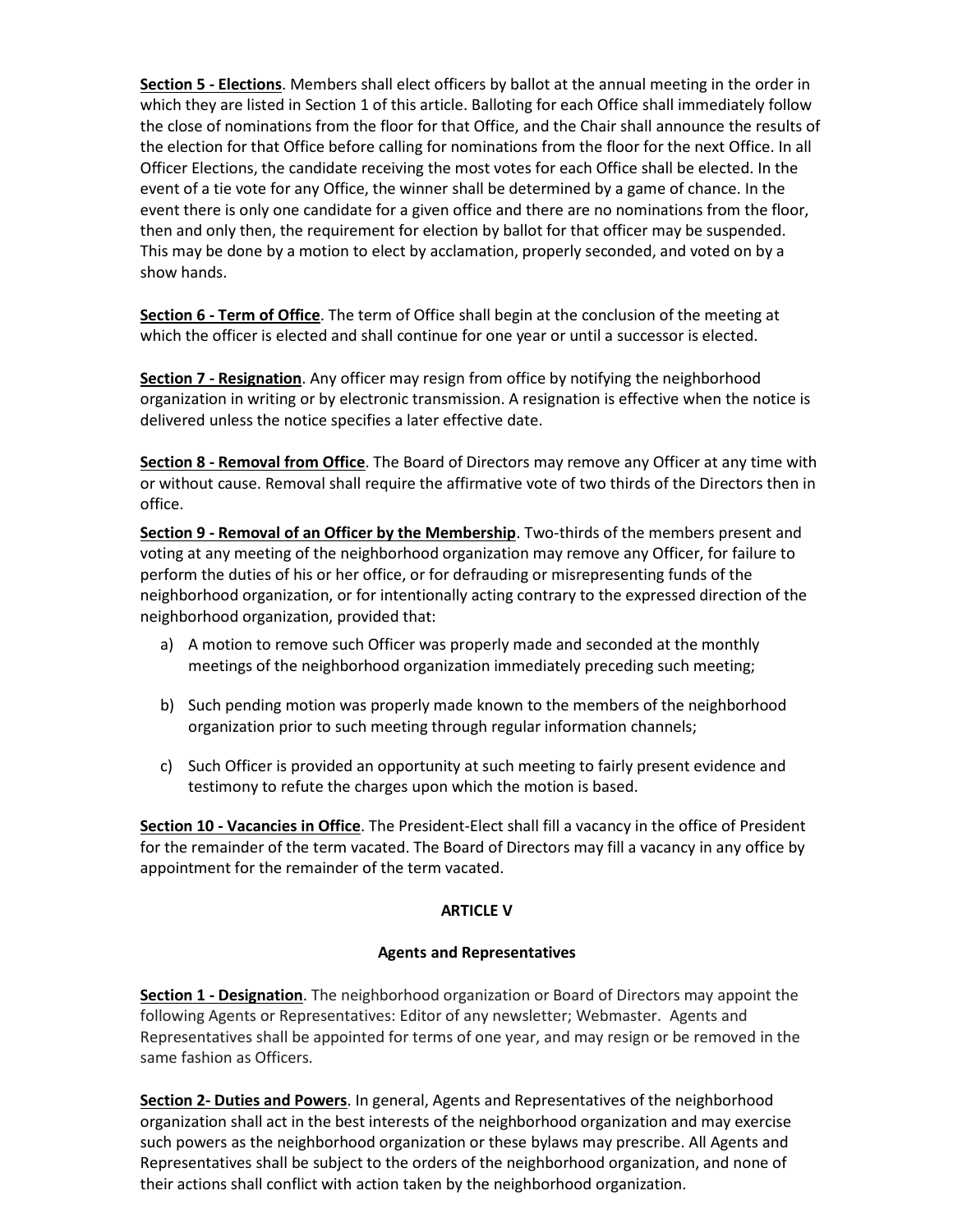- a) Editor of any newsletter. Any Newsletter Editor shall be responsible for editing and producing the neighborhood organization's official publication.
- b) Webmaster. The Webmaster shall be responsible for editing and publishing the neighborhood organization's website.

**Section 3 - Special Representatives**. The neighborhood organization or the Board of Directors may appoint such Special Representatives as they deem necessary to carry out a specific task, at the completion of which the appointment shall expire. Special Representatives shall have such powers and duties as the neighborhood organization or the Board of Directors may prescribe in writing.

**Section 4 - Alternates.** The neighborhood organization or the Board of Directors may appoint as many Alternate Representatives or Special Representatives as they deem necessary.

# **ARTICLE VI**

# **Meetings**

**Section 1 - Regular Meetings**. The neighborhood organization shall hold Regular Meetings on the second Wednesday of each month unless the Board of Directors orders otherwise because of a national holiday or other unusual circumstance. All Regular Meetings shall be open to the public.

**Section 2 - Annual Meetings**. The Regular Meeting on the second Wednesday in January of each year shall be known as the Annual Meeting and shall be for the purpose of electing officers, receiving reports of Officers and Committees, and conducting any other business which may properly come before it.

**Section 3 - Special Meetings**. The Board of Directors may call Special Meetings and shall call a Special Meeting upon the written request of fifteen members of the neighborhood organization. Any request for a Special Meeting must be signed and must describe the purpose or purposes for which it is to be held.

# **Section 4 - Notice of Meetings**.

- a) The Secretary shall notify each member of the place, date, and time of each Annual, Regular, and Special Meeting of the members no fewer than five days before the meeting date. Notice of a Special Meeting shall include a description of the purpose or purposes of the meeting.
- b) Manner of Notice. Notice shall be in writing or by electronic transmission unless oral notice is fair and reasonable under the circumstances. Notice may be communicated in person; by telephone, fax, or electronic mail; by mail or private carrier; by publication in the neighborhood organization's official publication or a newspaper of general circulation in the neighborhood; by posting at one or more conspicuous locations within the neighborhood as determined by the Board of Directors; or by posting on the front page of the neighborhood organization's official website.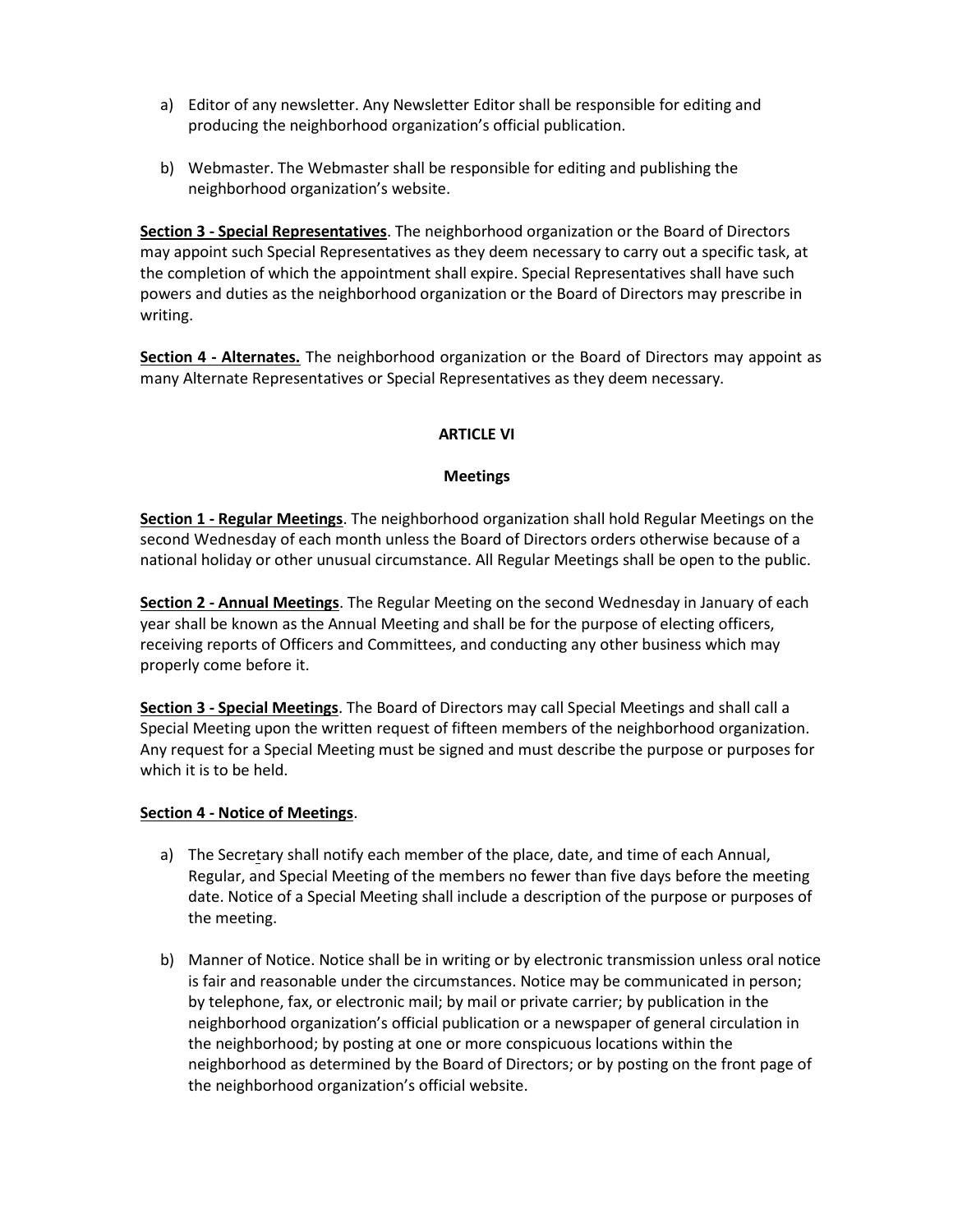#### **Section 5 - Previous Notice of Motions**.

- a) In General. Except as these bylaws provide otherwise, previous notice is required for: (1) any main motion proposing the expenditure of funds in excess of \$500; (2) any main motion proposing or recommending a capital improvement of more than \$25,000 to the public areas of the neighborhood, including parks and streets; (3) any main motion proposing an amendment to these bylaws; (4) any motion for which the law requires previous notice; (5) any motion charging or changing a membership fee; and (6) any motion for which the neighborhood organization's parliamentary authority requires previous notice. Previous notice is encouraged, but not required, for all other motions known in advance.
- b) Manner of Notice. A Member may give previous notice of a motion in person at the previous meeting, by mail, or private carrier to all members at least five days before the meeting date, by publication in the neighborhood organization's official publication, or by inclusion in the notice of the meeting. Except as the law or these bylaws provide otherwise, notice shall include the full text of the motion or a complete and accurate summary of the motion.

**Section 6 - Action Without Meeting**. Any action required or permitted to be approved by the Members may be approved without a meeting of Members if the action is approved by two thirds of the members of record. The action must be evidenced by one or more consents in writing, including email or other electronic communications, describing the action taken, signed by those members representing at least two thirds of the members of record, and delivered to the Secretary.

**Section 7 - Record Date**. Only Members of record on the Record Date shall be entitled to notice of a members' meeting, to demand a Special Meeting, to vote, or to take any other action. Unless the Board of Directors orders otherwise, the Record Date shall be the first day of each month.

**Section 8 - Quorum**. Fifteen members of record or twenty-five percent of the total number of Members of record, whichever is less, shall constitute a quorum at any meeting of the neighborhood organization.

**Section 9 - Proxy Voting.** There shall be no proxy voting.

# **ARTICLE VII**

# **Board of Directors**

**Section 1 - Composition**. The officers of the neighborhood organization shall constitute the Board of Directors.

**Section 2 - Duties and Powers**. The Board of Directors shall oversee the neighborhood organization's affairs between meetings of the Members and shall perform such other duties as the neighborhood organization or these bylaws may prescribe. The Board of Directors may make recommendations to the neighborhood organization and may exercise such other powers as the neighborhood organization or these bylaws may grant. The Board of Directors and each of its members shall be subject to the orders of the neighborhood organization, and none of their official actions shall conflict with action taken by the neighborhood organization.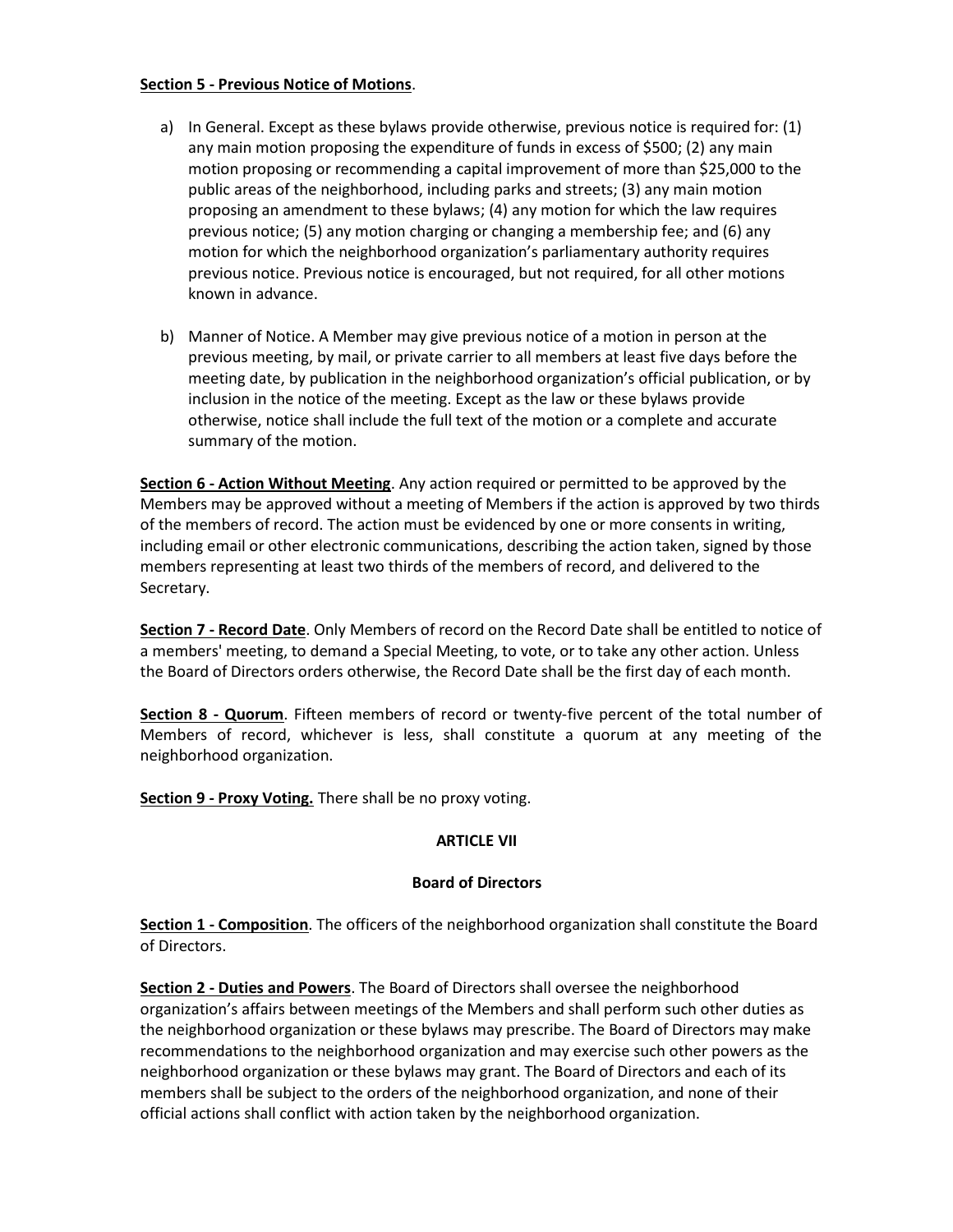# **Section 3 – Board Meetings.**

- a) Regular Meetings. The Board of Directors shall hold regular meetings on the first Wednesday of each month unless the Board of Directors orders otherwise because of a national holiday or other unusual circumstance. The Board of Directors shall fix the time and place of board meetings. All Regular Meetings of the Board of Directors shall be open to any Member and to nonmembers at the discretion of the Board of Directors.
- b) Special Meetings. The President may call Special Meetings of the Board of Directors and shall call a Special Meeting upon the written request of three members of the Board of Directors. Any request for a Special Meeting must be signed and must describe the purpose or purposes for which it is to be held.
- c) Notice**.** The Board of Directors may hold regular meetings without notice of the time, date, place and purpose of the meeting. Except in an emergency, the Board of Directors shall notify each Director of the place, date, time and purpose of each Special Meeting of the Board no fewer than two days in advance of the meeting date.
- d) Action Without Meeting**.** Any action required or permitted to be taken at a Board of Directors' meeting may be taken without a meeting if the action is taken by at least two thirds of the Directors then in office. The action must be evidenced by one or more consents in writing or by electronic transmission describing the action taken, signed by no fewer than two thirds of the Directors then in office, and delivered to the neighborhood organization.
- e) Quorum. A majority of the Directors then in office shall constitute a quorum at any meeting of the Board of Directors.
- f) Proxy Voting. There shall be no proxy voting.
- g) Minutes. The minutes of all meetings of the Board of Directors shall be kept as a permanent record in written form or in another form capable of conversion into written form within a reasonable time. Unless set forth elsewhere in the Bylaws, the Board of Directors shall delegate to an Officer responsibility for preparing minutes of each meeting of the Board. At each Board of Directors meeting, the Directors shall receive a written draft of minutes of the prior meeting of the Board and vote to ratify and adopt the minutes either as received or following such corrections as the Board may deem necessary. Once ratified and adopted the minutes shall thereafter be promptly published to the Downtown Decatur Neighbors website or made otherwise available.

# **ARTICLE VIII**

# **Committees**

# **Section 1 - Standing Committees**.

- a) Public Spaces Committee. There shall be a Public Spaces Committee that shall be responsible for working with the Public Spaces Chair on the neighborhood organization's activities related to parks, sidewalks, roads, plazas & other public lands.
- b) Planning and Development Committee. There shall be a Planning and Development Committee that shall be responsible for working with the Planning and Development Chair on the neighborhood organization's activities related to planning, zoning, development & traffic.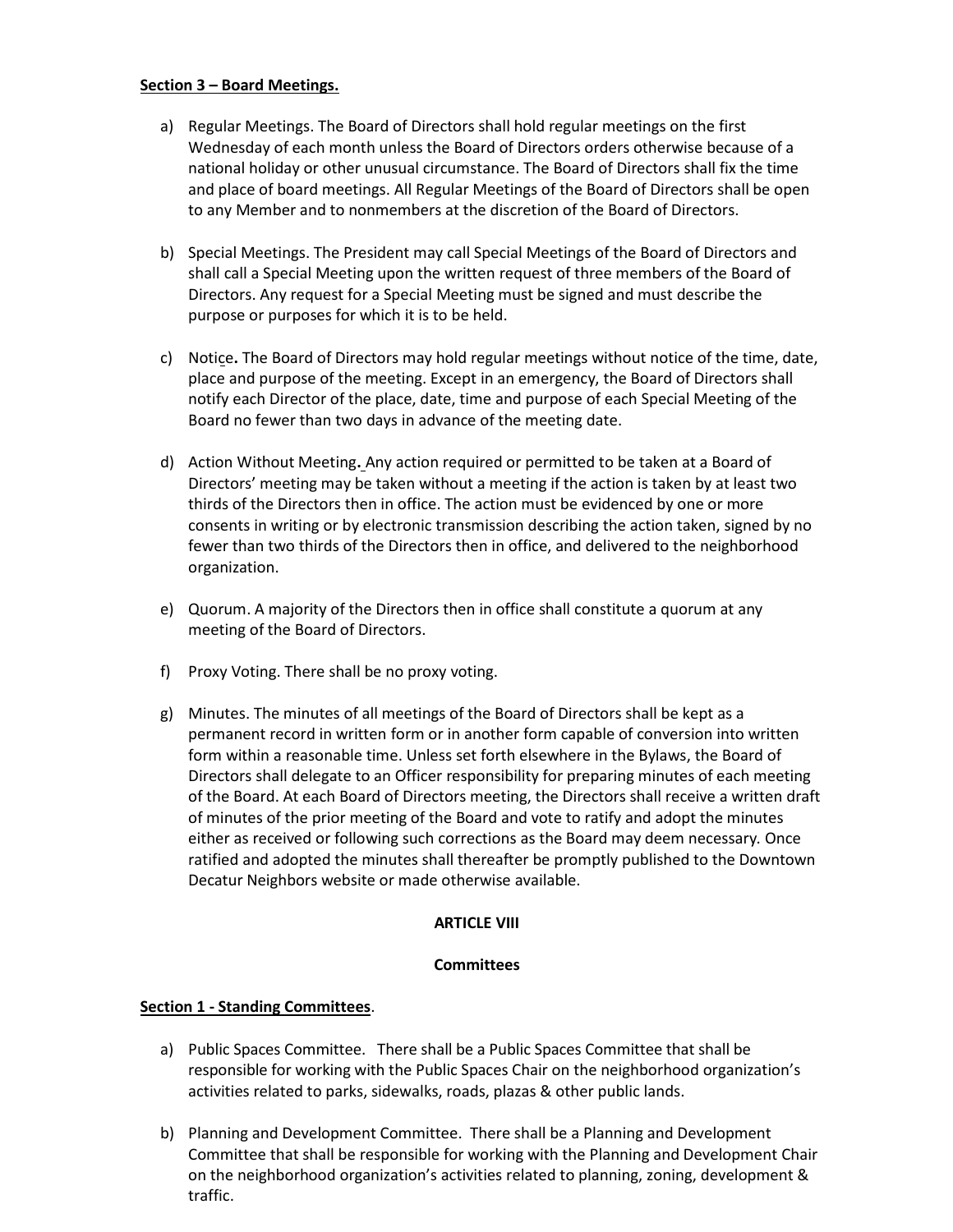- c) Codes and Ordinances Committee. There shall be a Codes and Ordinances Committee that shall be responsible for working with the Codes of Ordinances Chair on the neighborhood organization's activities related to the enforcement of noise, zoning, quality-of-life & safety ordinances.
- d) Seniors Committee. There shall be a Seniors Committee that shall be responsible for working with the Seniors Chair on the neighborhood organization's activities related to seniors, including issues of mobility, outreach, & affordability.
- e) Communications Committee. There shall be a Communications Committee that shall be responsible for working with the Communications Chair on the neighborhood organization's activities related to coordinating strategy around the distribution of information via print, web, email and other media.

**Section 2 - Special Committees**. The neighborhood organization or Board of Directors may appoint such Special Committees as they deem necessary to carry out a specific task, at the completion of which the special committee shall cease to exist. Instructions to Special Committees shall be in writing and may not include a task that falls within the duties of any Standing Committee.

**Section 3 - Nominating Committee**. There shall be a Nominating Committee of five Members which shall be responsible for nominating candidates for each Office to be elected at the neighborhood organization's Annual Meeting. The Board of Directors shall appoint the Nominating Committee at its Regular Meeting in December, and the Nominating Committee shall report at the neighborhood organization's Regular Meeting in January.

# **ARTICLE IX**

# **Decorum**

**Section 1 - Courtesy and Respect**. Members shall behave in a courteous and respectful manner at the neighborhood organization's meetings and other activities. The neighborhood organization may impose sanctions up to and including expulsion from the meeting or activity for violations of this section.

**Section 2 - Gaining the Floor**. A Member seeking the floor shall rise in place and respectfully address the presiding officer.

**Section 3 - Addressing all Remarks through the Presiding Officer**. Members should not address each other directly but may address each other through the presiding officer.

**Section 4 - Confining Remarks to the Merits of the Pending Question**. In debate, a Member's remarks must be germane to the question pending before the organization.

**Section 5 - Refraining from Beating a Dead Horse**. In debate, a Member shall not speak adversely on any prior act of the neighborhood organization unless a motion to reconsider, rescind or amend is pending, or unless the Member intends to give notice of one of these motions at the conclusion of the Member's remarks.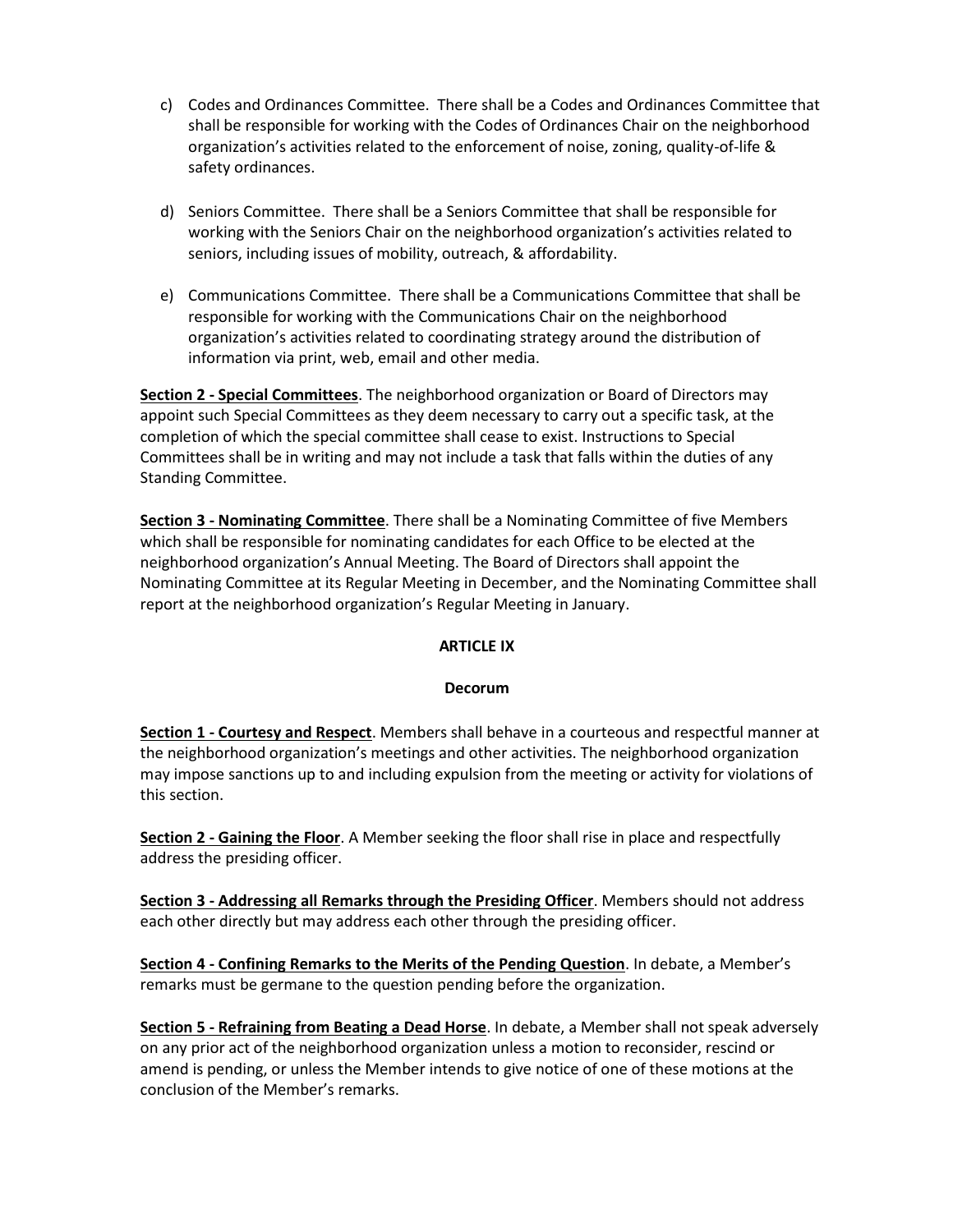**Section 6 - Refraining from Attacking a Member's Motives**. When opposing a question, a Member may attack the nature and consequences of the proposed measure in strong terms but must avoid personal attacks on the proponents of the measure or any other Member.

**Section 7 - Refraining from Disturbing the Meeting.** During debate, during remarks by the chair and during voting, Members should not disturb the meeting by whispering, walking across the floor, or in any other way.

# **ARTICLE X**

# **Nondiscrimination**

The neighborhood organization shall not discriminate on the basis of race, color, creed, religion, sex, domestic relationship status, parental status, familial status, veteran status, sexual orientation, national origin, political affiliation, gender identity, racial profiling, or in any other way prohibited by law or common decency.

# **ARTICLE XI**

# **Parliamentary Authority**

The rules contained in the current edition of *Robert's Rules of Order Newly Revised* shall govern the neighborhood organization in all cases to which they apply and in which they are not inconsistent with the applicable law, these bylaws, and any special rules of order that the neighborhood organization may adopt.

# **ARTICLE XII**

# **Conflicts of Interest**

**Section 1 - Definitions**. A conflict of interest exists whenever a member or a related person has a beneficial financial interest in or related to a transaction effected or proposed to be effected by the neighborhood organization and that interest is of such financial significance to the member or the related person that it would reasonably be expected to exert an influence on the member's judgment if the member were to vote on the transaction. A related person means the Member's spouse or partner (or a parent or sibling thereof), child, grandchild, sibling, parent (or spouse or partner thereof), and any entity (other than the neighborhood organization) of which the Member is a Director, general partner, Agent, Employee, or Employer.

**Section 2 - Disclosure and Nonparticipation**. Whenever a conflict of interest exists with respect to a transaction, any Member having a conflict shall immediately disclose the existence and nature of the conflict and all facts related to the transaction that an ordinarily prudent person would reasonably believe to be material to a judgment as to whether or not to proceed with the transaction. Any Member having a conflict of interest with respect to a transaction shall refrain from participating in the deliberations and from voting on the transaction.

**Section 3 - Board Members**. In addition to the provisions of Sections 1 and 2 of this article, members of the Board of Directors shall also comply with Sections 14-3-860 through 14-3-865 of the Georgia Nonprofit Corporation Code, as amended, regarding conflicting interest transactions.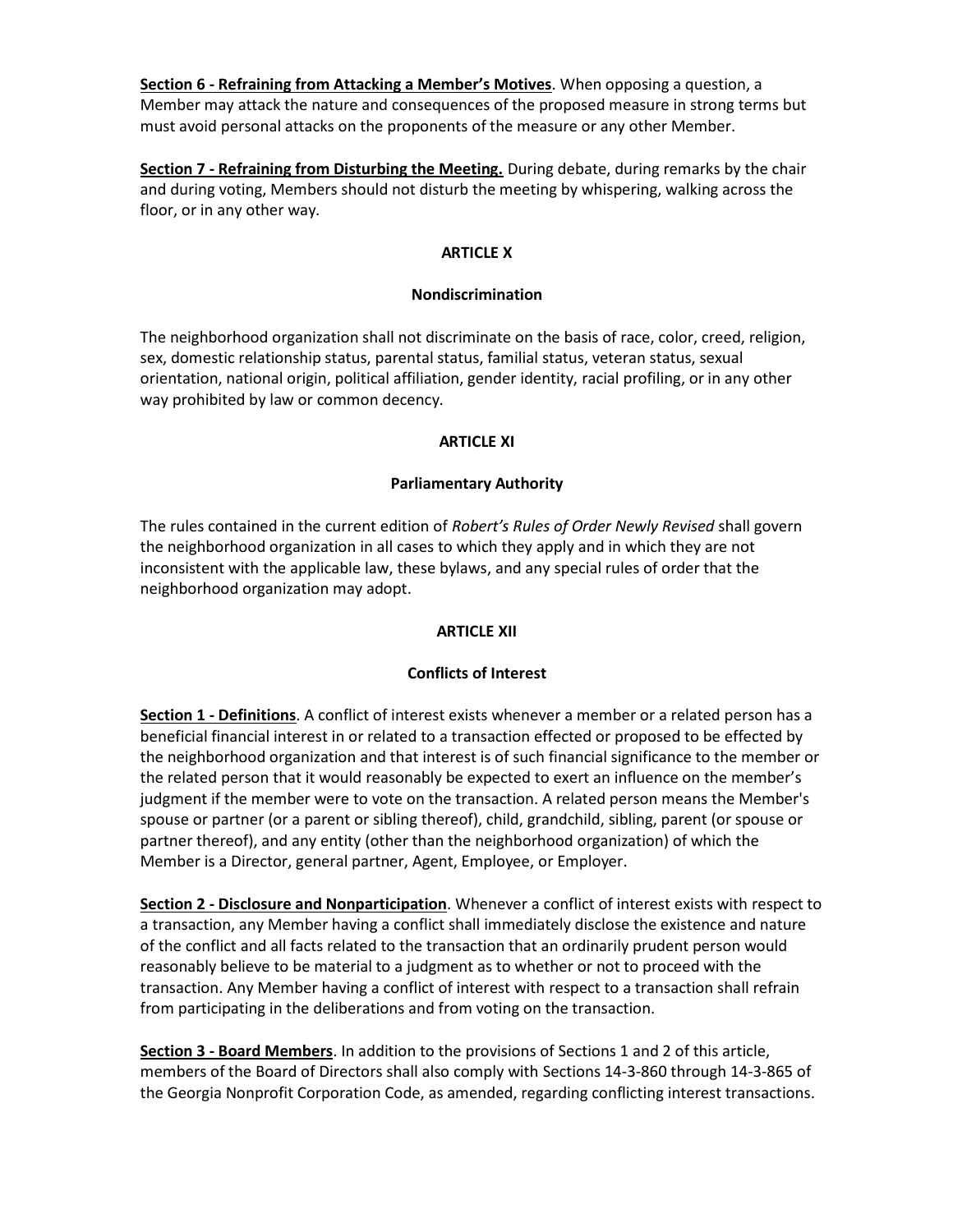#### **ARTICLE XIII**

#### **Indemnification**

**Section 1 - Indemnification of Directors**. The neighborhood organization shall indemnify its Directors and former Directors to the fullest extent permitted by the Georgia Nonprofit Corporation Code, as amended, and, if applicable, section 4941 of the United States Internal Revenue Code of 1986, as amended.

**Section 2 - Insurance**. The neighborhood organization may purchase and maintain insurance on behalf of any individual who is a Director, Officer, Employee, or Agent of the corporation or who, while a Director, Officer, Employee, or Agent of the corporation, serves at the neighborhood organization's request as a Director, Officer, Partner, Trustee, Employee, or Agent of another domestic or foreign business or nonprofit corporation, partnership, joint venture, trust, employee benefit plan, or other entity against liability asserted against or incurred by the individual in that capacity or arising from the individual's status as a Director, Officer, Employee, or Agent, whether or not the neighborhood organization would have power to indemnify or advance expenses to the individual against the same liability under the provisions of this article.

# **ARTICLE XIV**

#### **Amendments**

**Section 1 - Proposal**. Any Member may propose an amendment to these bylaws by submitting the amendment in writing to the Board of Directors, which shall consider the proposed amendment at its next Regular Meeting or at a Special Meeting called for that purpose before its next Regular Meeting. No member may resubmit any amendment within six months of consideration by the Board of Directors.

**Section 2 - Adoption**. An amendment shall be adopted only if: (1) the Board of Directors recommends the amendment to the Members or chooses, because of a conflict of interest or other special circumstances, to make no recommendation and communicates the basis for its choice to the Members with the amendment; and (2) the Members entitled to vote on the amendment approve the amendment by two thirds of the votes cast or a majority of the Members of record, whichever is less.

**Section 3 - Notice**. Notice of any meeting at which the Members will consider a proposed amendment to these bylaws shall be in writing (including via email or other electronic communication), shall state that the purpose, or one of the purposes, of the meeting is to consider the proposed amendment, and shall contain or be accompanied by the full text of the amendment.

**Section 4 - Effective Date**. Unless otherwise provided, any amendment to these bylaws shall take effect at the conclusion of the meeting at which it is adopted.

# **Article XV**

# **Contracts**

The President shall designate two current officers to review each contract into which the neighborhood organization contemplates entering. No officer shall have the authority to execute a contract, and no contract shall be valid or enforceable against the neighborhood organization, unless and until the terms of such contract shall have been reviewed and approved by both designated officers prior to the execution thereof, with such approval evidenced in writing or by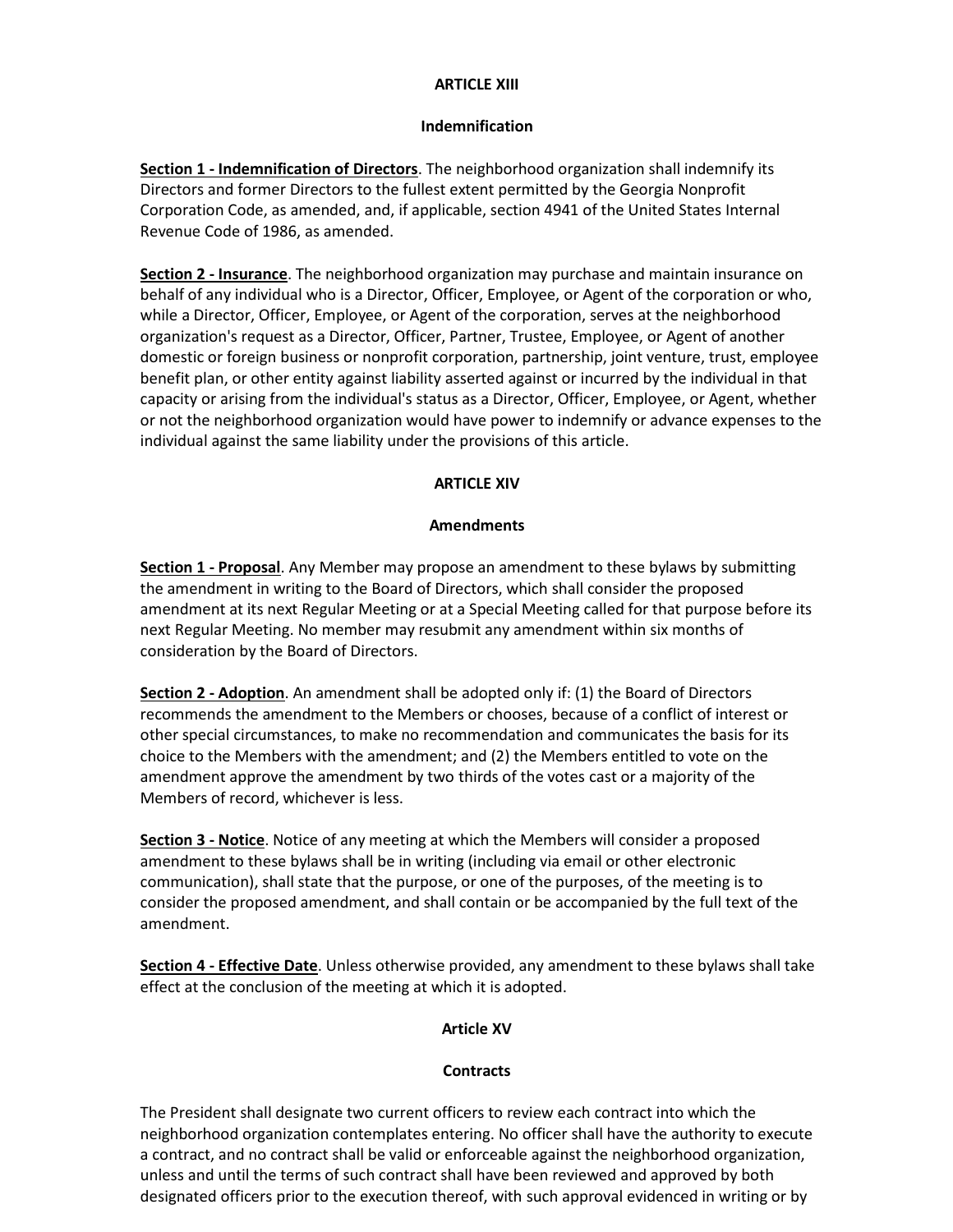electronic transmission. In the event that the two designated officers do not agree either to approve or reject the contract during the review process, the President may elect to review and approve or reject such contract. Subject to any further conditions set forth in these bylaws and upon the approval by the two designated officers or the President and one designated officer, the execution of such contract by an officer shall be deemed authorized, approved, and ratified by the Board of Directors and no additional action or approval shall be necessary.

#### **Approved by the membership on: February 11, 2015**